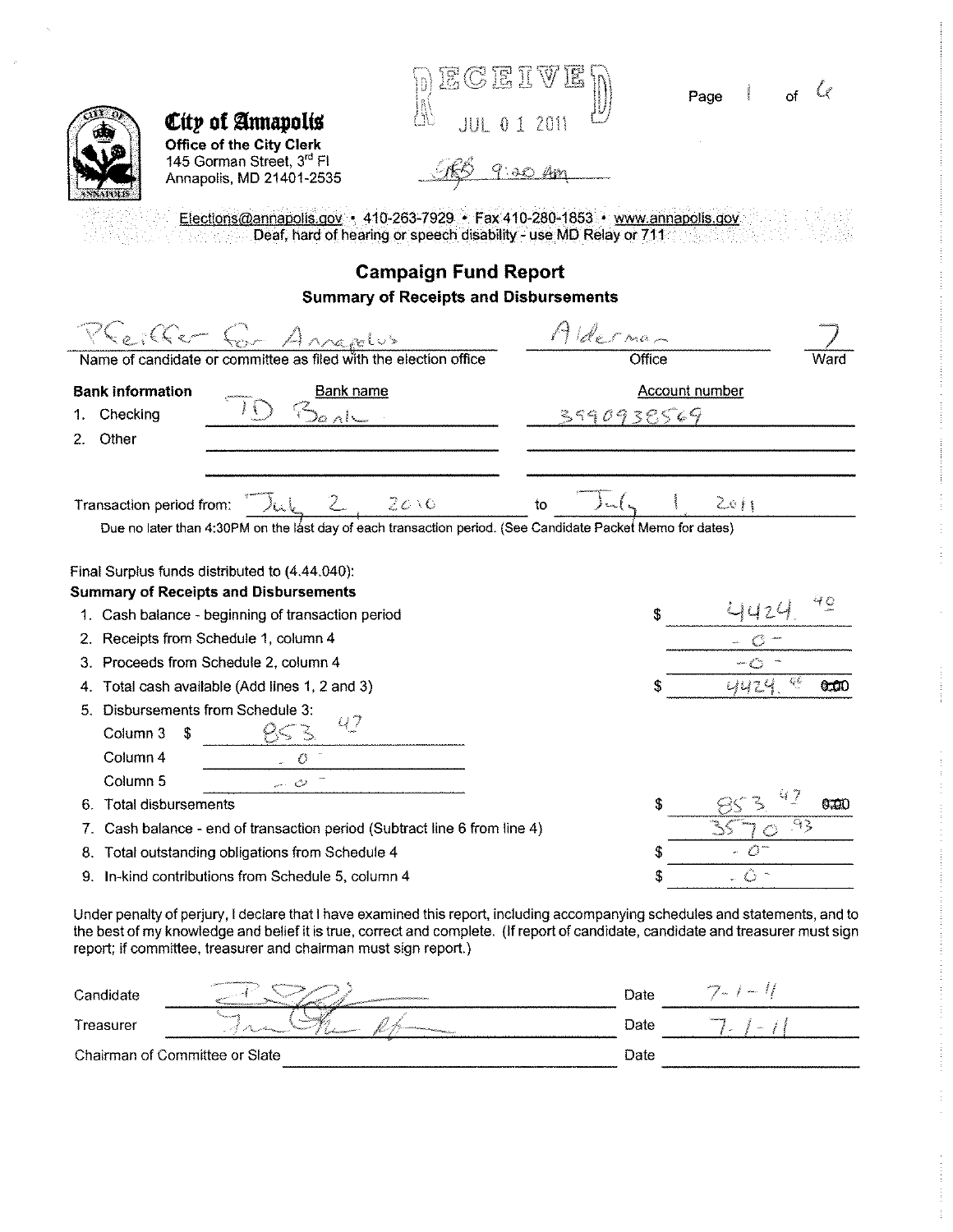Page  $2$  of  $\check{C}$ 



## *City of Annapolis*

**Office of the City Clerk**  145 Gorman Street, 3<sup>rd</sup> Fl Annapolis, MD 21401-2535

Elections@annapolis.gov • 410-263-7929 • Fax 410-280-1853 • www.annapolis.gov Deaf, hard of hearing or speech disability - use MD Relay or 711

Name of candidate or committee Report period - transactions from

| 53<br>-<br><b>Barn</b>                    | s.,<br>المحداث | <b>Service</b> | <b>Service</b> | The Contract                                |  |  |
|-------------------------------------------|----------------|----------------|----------------|---------------------------------------------|--|--|
| <b>MARKET AND COMPANY</b><br>and the con- | <b>HN</b>      |                | w              | an Spallmonteguessen<br>المستحققة المستبرين |  |  |

### **Schedule 1 -Contributions and Receipts**

(Excluding Transfers, Loans and In-kind Contributions)

| Date<br>received | Complete name and residence<br>address of Payer |                                              | Description of receipt. See instructions for code. |         |                    | Amount |
|------------------|-------------------------------------------------|----------------------------------------------|----------------------------------------------------|---------|--------------------|--------|
|                  |                                                 | Code <sup>*</sup>                            | Ticket price                                       | Cash    |                    |        |
|                  |                                                 |                                              |                                                    | Check # |                    |        |
|                  |                                                 |                                              | * T, enter price per ticket Rcpt #                 |         |                    |        |
|                  |                                                 |                                              | Aggregate amount received from Payer to date       |         |                    |        |
|                  |                                                 | Code <sup>*</sup>                            | <b>Ticket price</b>                                | Cash    |                    |        |
|                  |                                                 |                                              |                                                    | Check # |                    |        |
|                  |                                                 |                                              | * T, enter price per ticket Rcpt #                 |         |                    |        |
|                  |                                                 |                                              | Aggregate amount received from Payer to date       |         |                    |        |
|                  |                                                 | $Code*$                                      | <b>Ticket price</b>                                | Cash    |                    |        |
|                  |                                                 |                                              |                                                    | Check # |                    |        |
|                  |                                                 |                                              | * T, enter price per ticket Rcpt #                 |         |                    |        |
|                  |                                                 | Aggregate amount received from Payer to date |                                                    |         |                    |        |
|                  |                                                 | Code <sup>*</sup>                            | <b>Ticket price</b>                                | Cash    |                    |        |
|                  |                                                 |                                              |                                                    | Check # |                    |        |
|                  |                                                 |                                              | * T, enter price per ticket Rcpt #                 |         |                    |        |
|                  |                                                 |                                              | Aggregate amount received from Payer to date       |         |                    |        |
|                  |                                                 | Code *                                       | <b>Ticket price</b>                                | Cash    |                    |        |
|                  |                                                 |                                              |                                                    | Check # |                    |        |
|                  |                                                 |                                              | * T, enter price per ticket Rcpt #                 |         |                    |        |
|                  |                                                 |                                              | Aggregate amount received from Payer to date       |         |                    |        |
|                  |                                                 | Code <sup>*</sup>                            | Ticket price                                       | Cash    |                    |        |
|                  |                                                 |                                              |                                                    | Check # |                    |        |
|                  |                                                 |                                              | * T, enter price per ticket Rcpt #                 |         |                    |        |
|                  |                                                 | Aggregate amount received from Payer to date |                                                    |         |                    |        |
|                  |                                                 | Code <sup>*</sup>                            | <b>Ticket price</b>                                | Cash    |                    |        |
|                  |                                                 |                                              |                                                    | Check # |                    |        |
|                  |                                                 |                                              | * T, enter price per ticket Rcpt #                 |         |                    |        |
|                  |                                                 |                                              | Aggregate amount received from Payer to date       |         |                    |        |
|                  |                                                 |                                              |                                                    |         | Total this page \$ |        |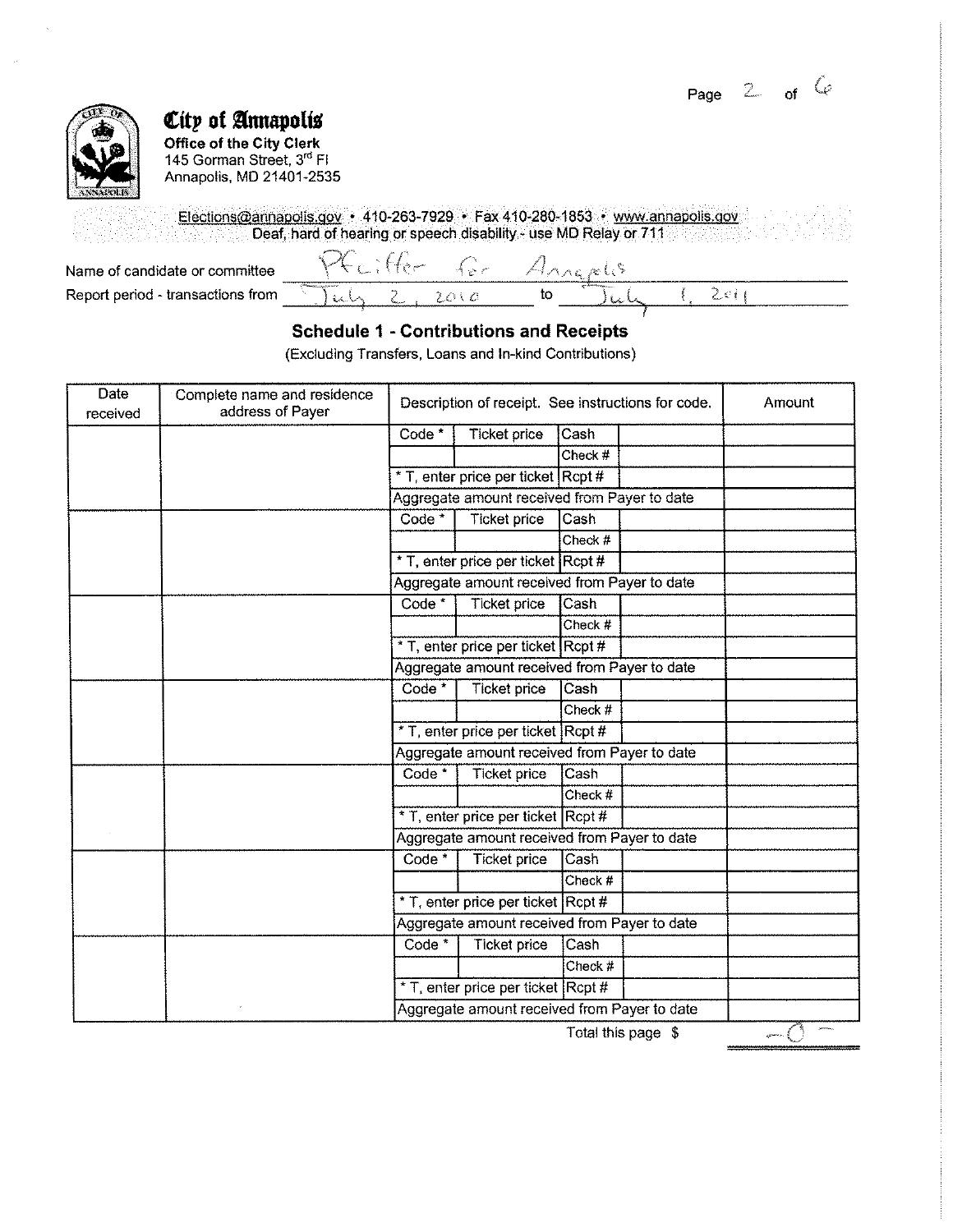

*Citp* **of annapoliS Office of the City Clerk**  145 Gorman Street, 3'• Fl Annapolis, MD 21401-2535

> Elections@annapolis.gov • 410-263-7929 • Fax 410-280-1853 • www.annapolis.gov Deaf, hard of hearing or speech disability- use MD Relay or 711

| Name of candidate or committee                          | Ke Q- Ann |  |
|---------------------------------------------------------|-----------|--|
| Report period - transactions from $\sum_{k=1}^{\infty}$ |           |  |

### **Schedule 2 - Loans and Transfers**

| <b>Date</b><br>received | Complete name and residence<br>address of Payer | Description of loan or transfer            | Amount |
|-------------------------|-------------------------------------------------|--------------------------------------------|--------|
|                         |                                                 | Aggregate amount of<br>loan or transfer \$ |        |
|                         |                                                 | Aggregate amount of<br>loan or transfer \$ |        |
|                         |                                                 | Aggregate amount of<br>loan or transfer \$ |        |
|                         |                                                 | Aggregate amount of<br>loan or transfer \$ |        |
|                         |                                                 | Aggregate amount of<br>loan or transfer \$ |        |
|                         |                                                 | Aggregate amount of<br>loan or transfer \$ |        |
|                         |                                                 | Aggregate amount of<br>loan or transfer \$ |        |
|                         |                                                 | Aggregate amount of<br>loan or transfer \$ |        |
|                         |                                                 | Aggregate amount of<br>loan or transfer \$ |        |
|                         |                                                 | Aggregate amount of<br>loan or transfer \$ |        |

Total this page \$

 $\sim$  0  $\sim$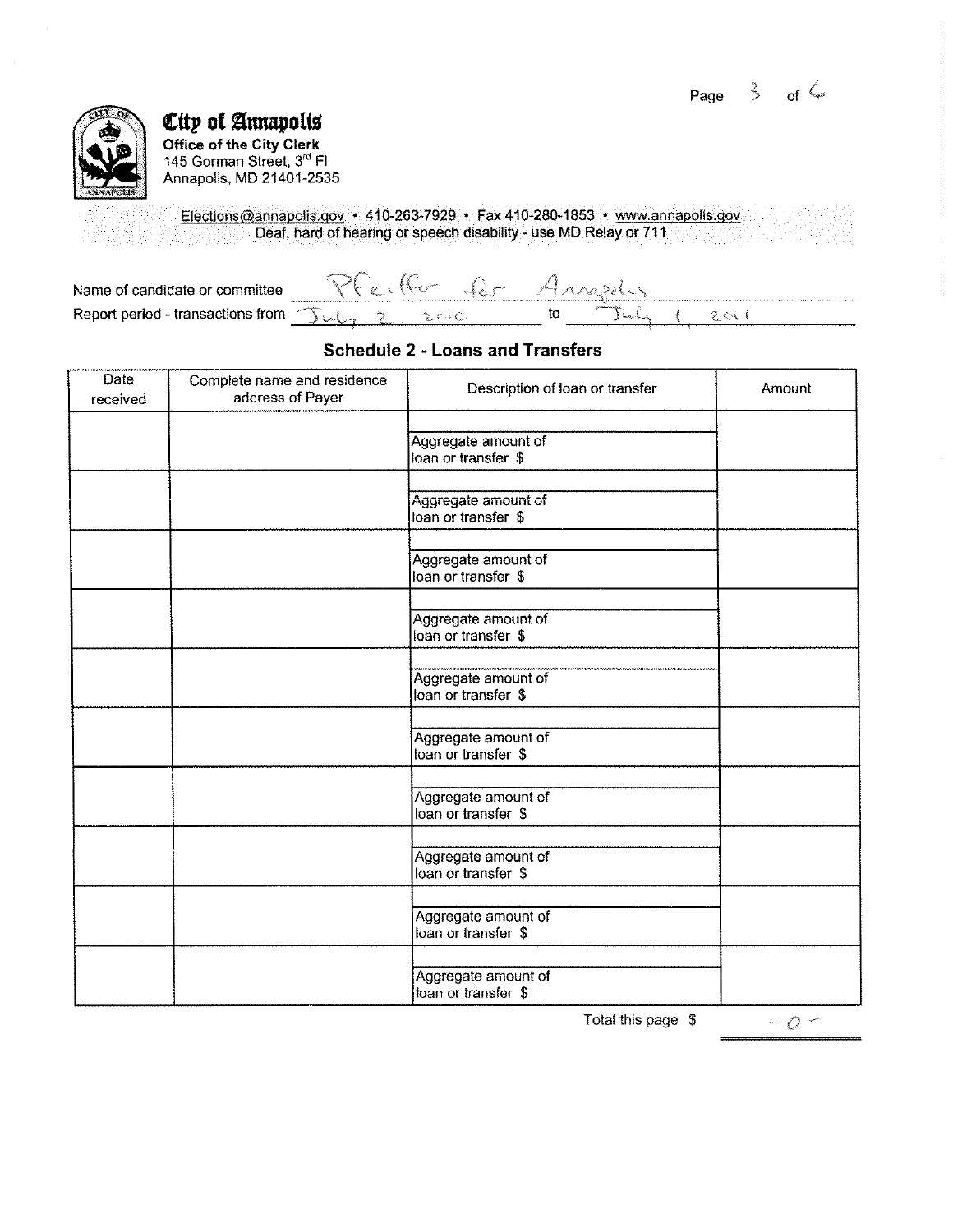

# City of Annapolis Office of the City Clerk<br>145 Gorman Street, 3<sup>rd</sup> Fl

Annapolis, MD 21401-2535

Elections@annapolis.gov • 410-263-7929 • Fax 410-280-1853 • www.annapolis.gov Deaf, hard of hearing or speech disability - use MD Relay or 711

 $20R$ 

2

Name of candidate or committee

 $\mathcal{PC}_{\epsilon}$  ;  $\mathcal{C}_{\epsilon-}$ Arrapolis  $+6$   $-$ 

Report period - transactions from < سماحة (

**Schedule 3 - Disbursements** 

 $2011$ 

 $\mathfrak{t}$ 

| 4                              | $\overline{2}$                                                                                 | 3    |                                                                                        |           | 4                                          |                |           | 5 |                                           |                    |
|--------------------------------|------------------------------------------------------------------------------------------------|------|----------------------------------------------------------------------------------------|-----------|--------------------------------------------|----------------|-----------|---|-------------------------------------------|--------------------|
|                                |                                                                                                |      | Salaries and all payments other than loan                                              | payments  |                                            | Loan payments  |           |   | Transfers to other<br>funds (candidate or |                    |
| Date                           | Payee and<br>address                                                                           | Code | Amount                                                                                 |           | Method                                     | Amount         | Method    |   | committee name<br>required)               | Amount             |
|                                |                                                                                                |      | 47                                                                                     |           | $C$ heck # $A$ <sub>tetel</sub> $M_{\ell}$ |                | Check #   |   |                                           |                    |
| $7k^2 _{10}$                   | GO Dadely com<br>14455 No Handen PL                                                            |      | 163                                                                                    | Cash      |                                            |                | Cash      |   |                                           |                    |
|                                |                                                                                                |      |                                                                                        | Rcpt #    |                                            |                | Rcpt#     |   |                                           |                    |
|                                |                                                                                                |      |                                                                                        | Check #   | 1013                                       |                | Check #   |   |                                           |                    |
| 8/6/6                          | Christoanhaut<br>Per Cont Comment                                                              |      | $\mathcal{O}^{\mathcal{A}}$<br>200.                                                    | Cash      |                                            |                | Cash      |   |                                           |                    |
|                                | tranche no zuis                                                                                |      |                                                                                        | Rcpt #    |                                            |                | Rcpt#     |   |                                           |                    |
|                                | Deems Confi                                                                                    |      | $\mathcal{R}^{\mathcal{P}}$                                                            | Check $#$ | 104                                        |                | Check $#$ |   |                                           |                    |
| $\mathcal{D}$ is $\mathcal{D}$ | County Execution                                                                               |      | CC                                                                                     | Cash      |                                            |                | Cash      |   |                                           |                    |
|                                | 4 mars no 21407                                                                                |      |                                                                                        | Rcpt #    |                                            |                | Rcpt#     |   |                                           |                    |
|                                | Millen Busch                                                                                   |      | $\hat{\mathcal{N}}_{\text{c},\text{dec}}^{N_{\text{c}}}\hat{\mathcal{N}}_{\text{enc}}$ | Check $#$ | 1015                                       |                | Check #   |   |                                           |                    |
| 8/27/6                         | $\int_{\mathcal{V}}$ and $\int_{\mathcal{V}}$<br>Run Deshiyas <del>hini</del><br>1900 May 1924 | CO   | $250 -$                                                                                | Cash      |                                            |                | Cash      |   |                                           |                    |
|                                | Annapin no 214/                                                                                |      |                                                                                        | Rcpt #    |                                            |                | Rcpt#     |   |                                           |                    |
|                                | Anapolis<br>Penante Certal                                                                     |      | $\mathbb{Q}^k$                                                                         | Check $#$ | $10^{16}$                                  |                | Check #   |   |                                           |                    |
| 5/6/11                         |                                                                                                | cc   | $Z \propto r$                                                                          | Cash      |                                            |                | Cash      |   |                                           |                    |
|                                | Congression<br>Broadman 3<br>3496 Lupo                                                         |      |                                                                                        | Rcpt #    |                                            |                | Rcpt #    |   |                                           |                    |
|                                | Totals this page \$                                                                            |      | 853.50                                                                                 |           |                                            | $\overline{C}$ |           |   |                                           | $\sim$ 0 $\degree$ |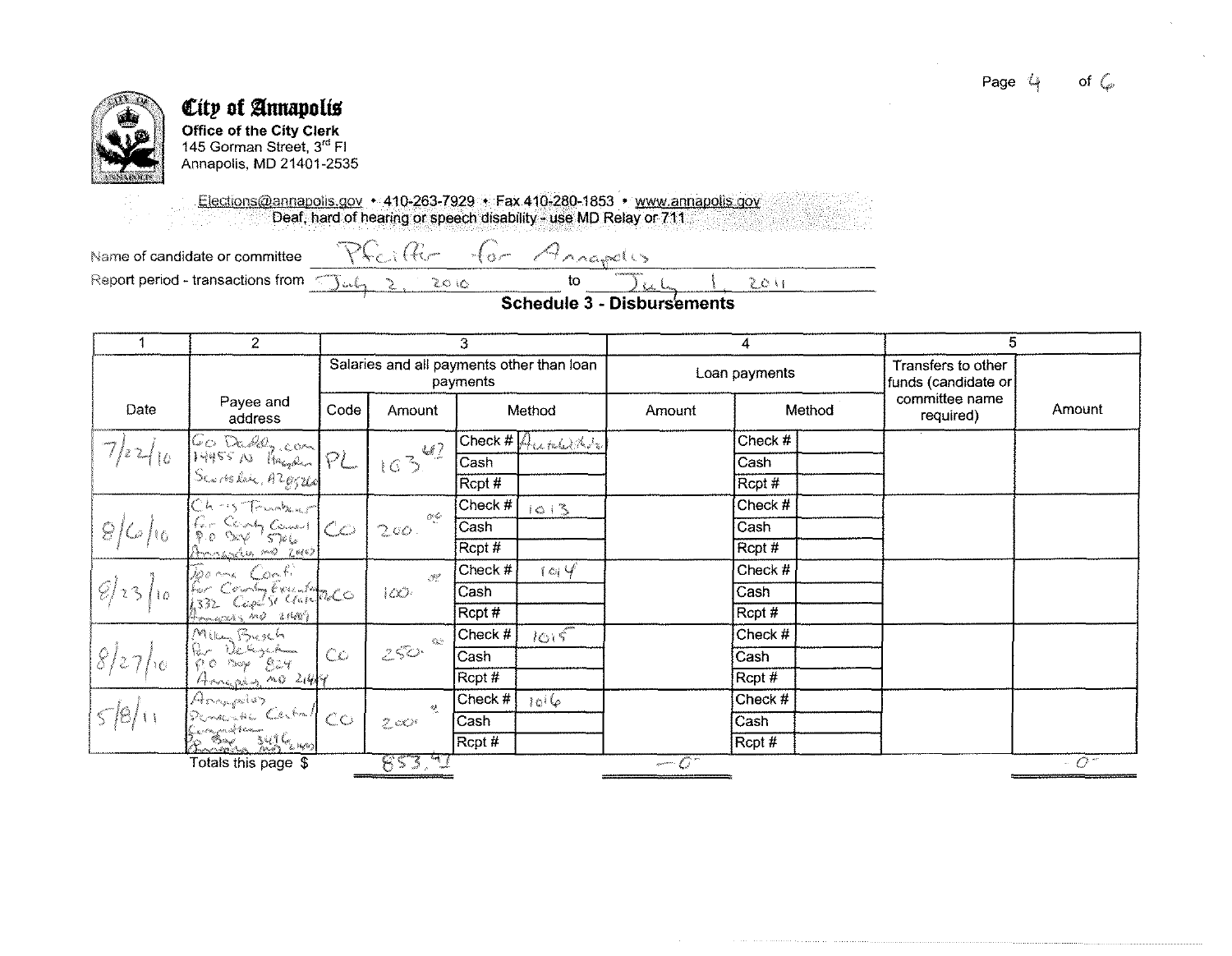Page  $\leq$  of  $\leq$ 



## $\varepsilon$ ity of Annapolis

**Office of the City Clerk**  145 Gorman Street, 3'' Fl Annapolis, MD 21401-2535

> Elections@annaoolis.gov • 410-263-7929 • Fax 410-280-1853 • www.annaoolis.gov Deaf, hard of hearing or speech disability- use MD Relay or 711

<u>Foille for Angelus</u> Name of fund or committee  $201$  $\overline{\text{C}}$ Debts as of

### **Schedule 4 - Outstanding Obligations as of End of Report Period**

| $\ddagger$       | $\overline{2}$                                     | $\overline{3}$     | $\overline{\mathbf{4}}$ |
|------------------|----------------------------------------------------|--------------------|-------------------------|
| Name and address | Description of debt (Loans,<br>unpaid bills, etc.) | Date debt incurred | Amount                  |
|                  |                                                    |                    |                         |
|                  |                                                    |                    |                         |
| $\epsilon$       |                                                    |                    |                         |
|                  |                                                    |                    |                         |
|                  |                                                    |                    |                         |
|                  |                                                    |                    |                         |
|                  |                                                    |                    |                         |
|                  |                                                    |                    |                         |
|                  |                                                    |                    |                         |
|                  |                                                    |                    |                         |
|                  |                                                    |                    |                         |
|                  |                                                    |                    |                         |
|                  |                                                    |                    |                         |
|                  |                                                    |                    |                         |

Total this page  $\frac{1}{2}$